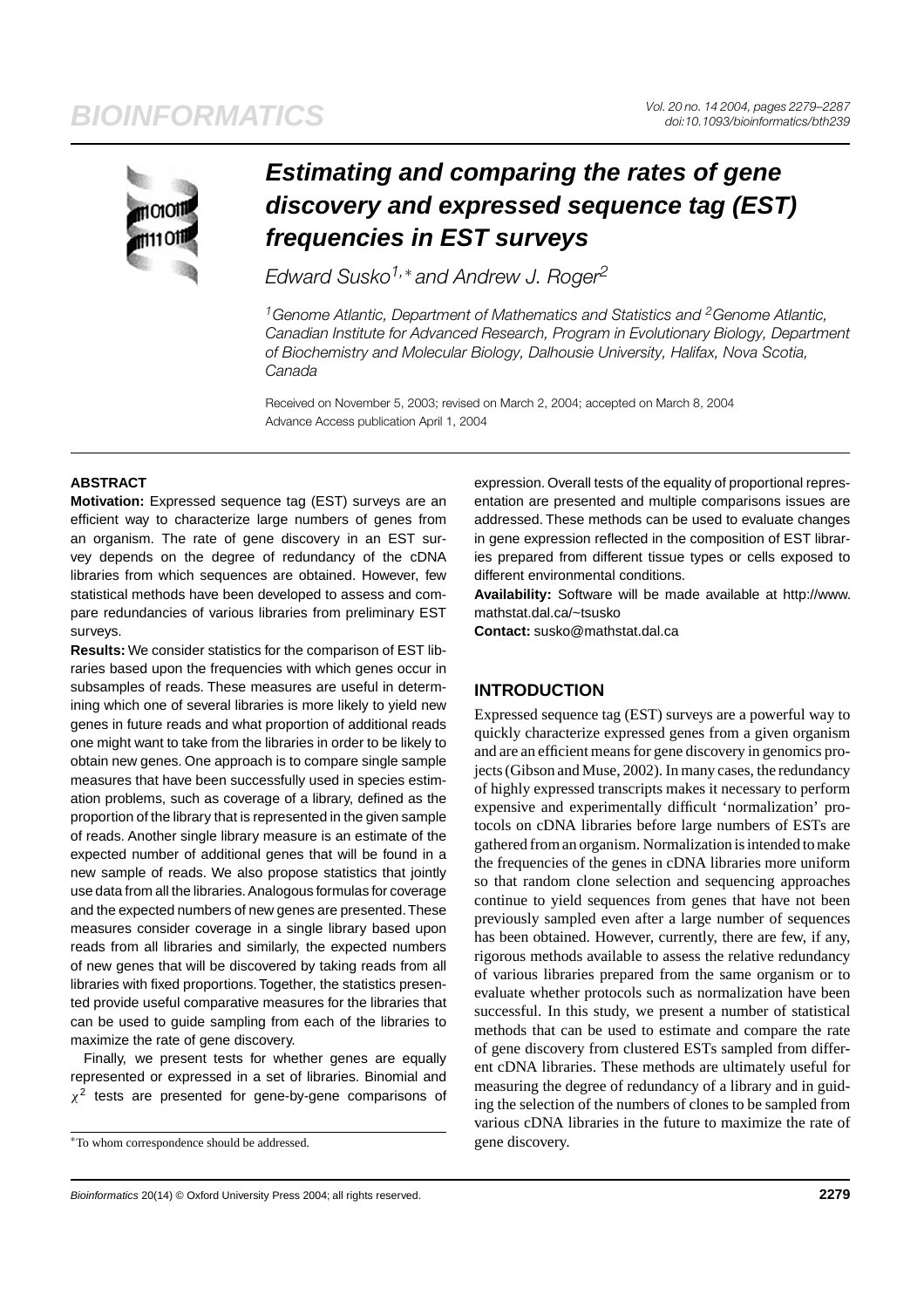For a single library, the problem is completely analogous to the problem of quantifying species frequencies, which has found applications in vocabulary word problems and artifact preservation models, based on observed samples of species. Here, the role of species is played by genes. We present a synthesis of some of the relevant single sample species literature. The main statistical measures for a single library that we review are coverage (Good, 1953) and estimates of the expected number of new genes (Good and Toumlin, 1956). Several interpretations can be given to coverage including the proportion of genes in the library that are represented in the sample of reads and the probability that a new read will already be represented in the library. As such it provides a measure of the uniformity of the library. For samples of the same sizes from multiple libraries, the library with the larger coverage probably has more redundant clones. An alternative single sample statistic of interest is an estimate of the expected number of additional genes that will be found in a new sample of reads. Both single sample statistics are non-parametric, requiring only independent sampling of reads. For estimates of the expected number of additional genes however, one obtains highly variable non-parametric estimates when the number of reads for which prediction is desired is larger than the number of reads in the dataset. Less variable estimates of the expected number of additional gene are obtainable through the negative binomial model of Fisher *et al*. (1943).

Analogous coverage and expected number of gene statistics can be constructed that adjust for overlap in the libraries. The coverage in this case would be the coverage of a single library from the samples of reads taken from all libraries. Coverage here can alternatively be interpreted as the probability that the next gene selected has already been sampled in any of the libraries. The expected number of new genes in the multiple library case is the expected number of new genes based on fixed numbers of new reads in all libraries. Such statistics allow a genomicist sequencing from two or more libraries to monitor the coverage and likelihood of new genes being found without having to separately consider the libraries.

EST surveys are not only useful for gene discovery, but are often conducted to evaluate differences in gene expression in different tissues or cells exposed to different conditions. For instance, the question of interest could be whether the expression levels of a particular gene differ in libraries prepared from different tissues as reflected by big differences in the number of EST reads corresponding to that gene obtained from the two libraries. Here the goals of EST surveys are similar to those of micro-array analysis (Gibson and Muse, 2002) and some of the same statistical issues arise. For a given gene, conditioning upon the total number of reads in all libraries, we present appropriate binomial and chi-squared test statistics for detecting differences in expression. An overall test of whether there are any differences in expression in the two libraries at all is constructed by aggregating the individual gene test statistics. Methods for comparing differences in expression have

been presented in Audic and Claverie (1997). The methods presented here differ in that they do not require prior distributions and consequently have correct type I error probabilities regardless of the distributions of genes in the libraries.

An outline of the article is as follows. In the next section we describe the datasets that will provide running examples. In the following section we present the multinomial sampling framework and indicate what the single library measures are, including a new variance estimate expression for the expected number of new genes estimate. The statistics that utilize multiple library data are then presented. Finally methods for detecting differences in proportional representation of genes are presented. Proofs and more detailed derivations are given in Supplementary material.

## **EXAMPLE DATASETS**

Data obtained from two libraries from each of two different organisms were utilized to test the proposed methods. ESTs were obtained by randomly selecting and sequencing clones from both non-normalized and normalized cDNA libraries from the amitochondriate protist *Mastigamoeba balamuthi*. In these cases, the normalized libraries were prepared from the non-normalized libraries and therefore the non-normalized library contains all the genes in the normalized library (but not vice versa). For the second organism, *Naegleria gruberi*, cDNA libraries were prepared from cells grown under different culture conditions: cells cultured aerobically and anaerobically. In this case, the libraries were separately prepared and will have some genes in common but will not necessarily contain all the same genes (i.e. some genes expressed under one culture condition may not be expressed under the other). The results of these EST studies will be published elsewhere and are used here only as test cases for the methods described.

Once EST data were obtained, the sequences were clustered into groups of identical sequence by individual library or by combining the two libraries using the base-calling and contig assembly programs phred, phrap and consed (Ewing *et al*., 1998; Ewing and Green, 1998; Gordon *et al*., 1998) using default parameter settings. These programs and detailed descriptions of the methods are available from<http://> www.phrap.org

In this study we have treated the EST clustering procedure as if there were no errors associated with it. Ideally, as long as full-length cDNA clones and long, high quality sequence reads are obtained all from the same end of the cDNA of the library, this assumption should not be problematic. However, as sequence read length and quality decreases and variation in the degree of truncation of cDNAs increases, it becomes possible for ESTs corresponding to the same genes to fail to be clustered together. In this case the error inherent in the clustering procedure could be significant and should be taken into account before further analysis of the clustering output. However, this issue is beyond the scope of this study.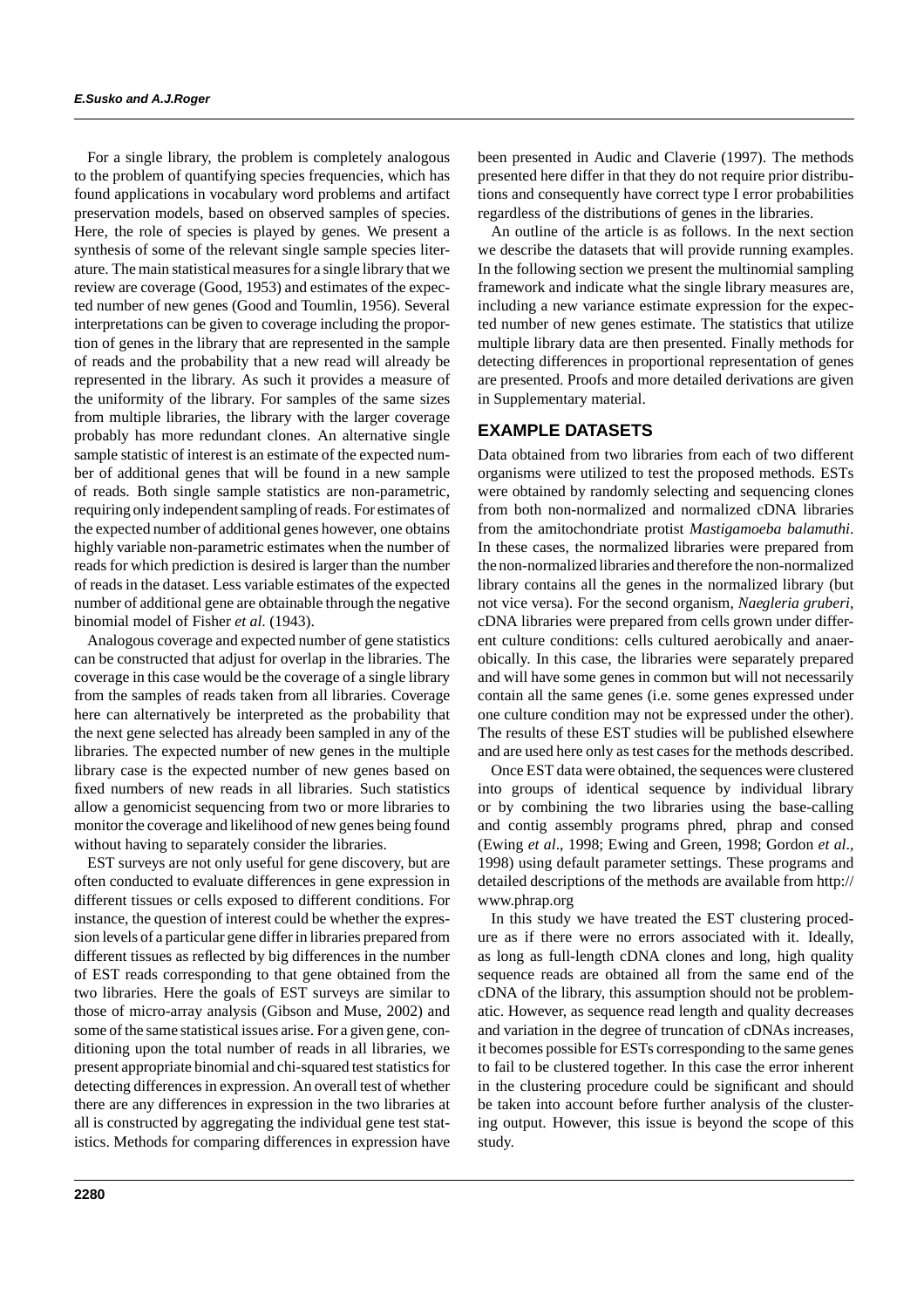#### **SINGLE LIBRARY STATISTICS**

If reads can be considered independent then the summary data for a single library is multinomial. Assuming that there are *N* genes in the library of interest, let  $p_i$  be the proportional representation of gene *i*. A uniform library would have each gene appearing with equal frequency,  $p_i = 1/N$ , which would simplify analysis greatly, but uniform libraries seldom arise. Usually there are at least a few genes that are over-represented. For a sample of  $n$  reads, let  $X_i$  be the number of times the *i*-th gene is represented. Then  $(X_1, \ldots, X_N)$  is multinomially distributed:

$$
P(X_1 = x_1, ..., X_N = x_N) = \frac{n!}{x_1! \cdots x_N!} p_1^{x_1} \cdots p_N^{x_N}.
$$

What complicates analysis greatly is that any gene that is not represented in the sample of reads is not known to be in the library, or, in other words any  $x_i$  with  $x_i = 0$  is unobserved. Indeed *N* is not known. An alternative description of the data that is useful is given by  $n_x$ , the number of genes that were represented *x* times in the sample of reads,  $x = 1, \ldots$ . Note that  $n_x$  is the size of a subset of genes and that  $n_x = 0$  for  $x>n$ .

#### **Coverage**

The first single library statistic we consider is coverage. Coverage is the proportion of the library that appears in the sample of reads

$$
C = \sum_{i=1}^{N} p_i I(X_i > 0).
$$
 (1)

Here  $I(A)$  is an indicator of  $A: I(A) = 1$  if A is true and 0 otherwise. For example, consider a sample of 10 reads with eight reads corresponding to a single gene, say gene 1, and 2 reads corresponding to another gene, gene 2. If the proportional representation of gene 1 in the library was  $p_1 = 0.3$  and  $p_2 = 0.1$  then  $C = 0.4$ . Note that since the  $p_i$  are unknown, coverage must be estimated and that even if the  $p_i$  were known, coverage would be a random quantity since it changes from sample to sample. An alternative interpretation for coverage comes from its expectation,  $1 - \sum_i p_i (1 - p_i)^n$  which is the probability that the next read is for a gene that has already been represented in the family of reads; for a derivation see the section entitled 'Expected coverage' in the Supplementary material. Thus a large value of coverage implies that the likelihood of new discovery is small.

The approximately unbiased estimate of coverage that is most frequently used is

$$
\hat{C} = 1 - n_1/n. \tag{2}
$$

Recall that *n* is the number of genes that appear exactly once in the sample so that its expectation is the sum, over genes, of the probabilities that the genes appear exactly once which is

approximately  $1 - \sum_i p_i (1 - p_i)^n$ . If the number of genes, *N*, in the library and the number of sampled genes, *n* is larger, then generally  $C - \hat{C}$  is approximately normally distributed with mean 0 and standard error

$$
se(\hat{C}) = n^{-1/2} [(n_1/n) + (2n_2/n) - (n_1/n)^2]^{1/2}.
$$
 (3)

See the section 'Standard error for coverage' in the Supplementary material. A  $(1 - \alpha) \times 100\%$  confidence interval is thus given by  $\hat{C}^{\pm} z_{\alpha/2}$ se $(\hat{C})$ .

Coverage was first discussed in Good (1953) who attributed it to Turing which led estimates of this form to sometimes be referred to as Turing-type estimates. Since then coverage has received a considerable amount of additional attention notably in Good and Toumlin (1956), Robbins (1968) and Esty (1983). In particular, Esty (1983) established normality results and derived its standard error. For the *Naegleria* dataset the coverages were 0.64 (0.02) for the aerobic library and 0.49 (0.02) for the anaerobic library based on  $n = 959$  and 969 reads, respectively; standard errors are indicated in brackets. For the normalized *Mastigamoeba* library the coverage was 0.45 (0.03) based on 363 reads. Surprisingly, since normalization is supposed to lead to more uniform libraries, the coverage for the non-normalized library is approximately the same, 0.47 (0.02), based on 715 reads.

#### **The expected number of reads required to discover a new gene**

There is a close relationship between coverage and the expected number of reads required to discover a new gene. Consider the probability that no new genes are discovered in the first *k* − 1 reads and a new gene is discovered on the *k*-th read. Independently at any one of the first  $k - 1$  reads the probability that the next read corresponds to a new gene is equal to the coverage at the time of the previous read. However, since no new genes are found in the first  $k - 1$  reads the coverage remains constant. Thus the probability that the first  $k - 1$ reads result in no new genes is *Ck*<sup>−</sup>1. Since the coverage at the  $k-1$ st read is still *C*, the probability that *k* reads are required to find a new gene is described by the well-known geometric distribution,  $p(k) = C^{k-1}(1-C)$ , from which it follows that the expected number of reads required to discover a new gene is  $1/(1−C)$ . The standard error for the estimate,  $1/(1−C)$ , of this expectation can be derived from the standard error for  $\hat{C}$ using the delta-method as se $(\hat{C})/(1-\hat{C})$ . The expected number of reads required to discover a new gene can be thought of as a simple redundancy index for a library. The expected number of reads for a new gene and confidence intervals, based on single library data, for the two example datasets are given in the last three columns of Table 1.

#### **The expected number of new genes**

An alternative single library statistic is the expected number of new genes, first derived in Good and Toumlin (1956) and considered in Efron and Thisted (1976) as well. Let  $\eta_x$  denote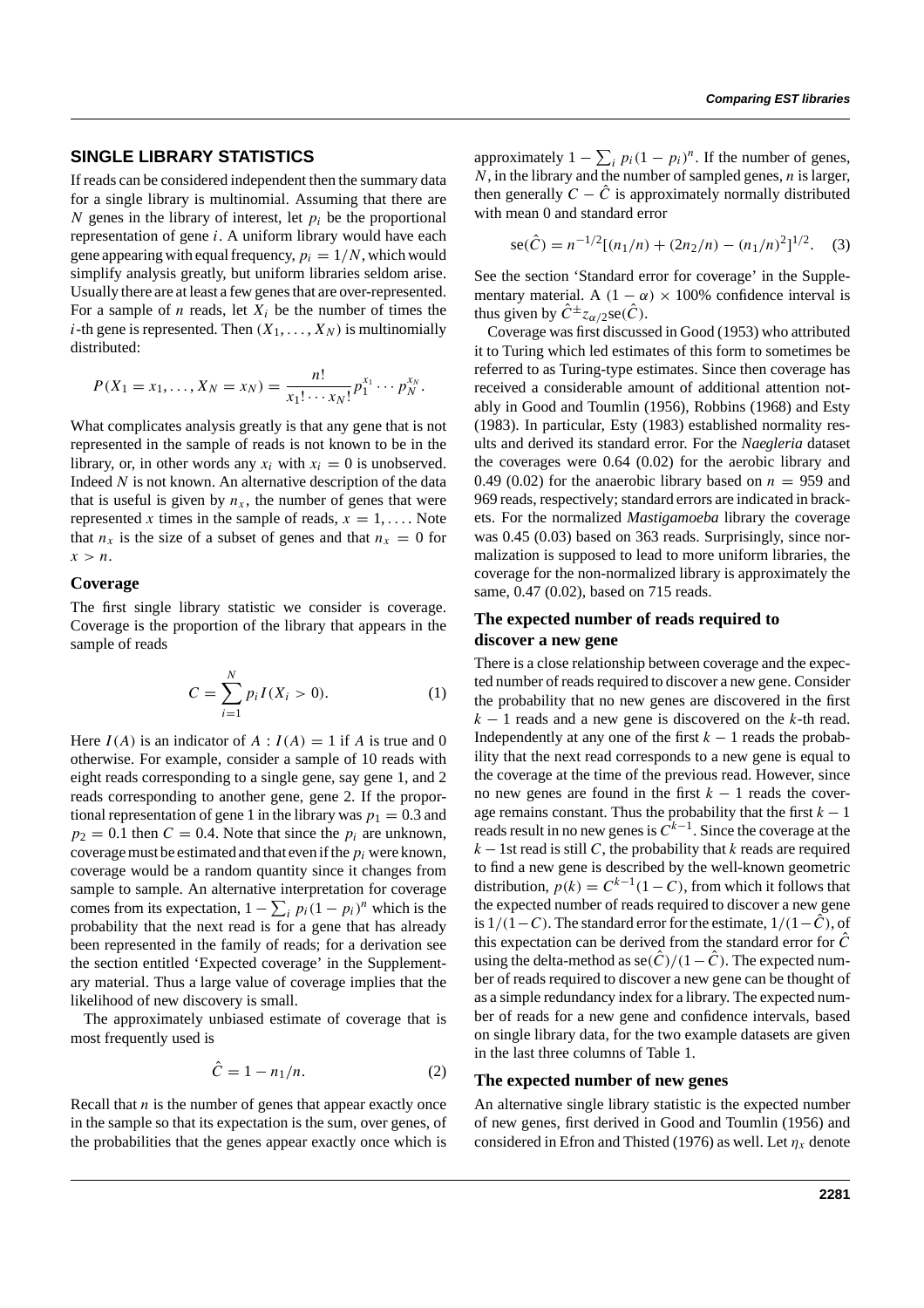**Table 1.** The single and two library estimates of the expected number of new reads required to find a new gene

| Library                 |                                         | Two library data |                     | Single library data |              |
|-------------------------|-----------------------------------------|------------------|---------------------|---------------------|--------------|
|                         |                                         |                  | Reads 95% CI        |                     | Reads 95% CI |
| Naegleria               | Aerobic                                 | 3.38             | $(3.27, 3.49)$ 2.77 |                     | (2.67, 2.88) |
| Naegleria               | Anaerobic                               | 2.30             | $(2.22, 2.38)$ 1.97 |                     | (1.90, 2.05) |
|                         | <i>Mastigamoeba</i> Non-normalized 1.91 |                  | $(1.83, 1.98)$ 1.89 |                     | (1.81, 1.97) |
| Mastigamoeba Normalized |                                         | 2.02             | $(1.90, 2.13)$ 1.82 |                     | (1.70, 1.93) |

the expected value of  $n_x$ , the number of genes that will be represented *x* times in the a sample of *n* reads. Then the expected number of new genes,  $\Delta(t)$ , that will be found in a sample of size *tn*, where  $t \in (0, \infty)$ , is related to the  $\eta_x$  through

$$
\Delta(t) \approx \sum_{x=1}^{\infty} (-1)^{x+1} t^x \eta_x.
$$
 (4)

The usual non-parametric estimate  $\hat{\Delta}(t)$  is obtained by substituting  $n_x$  for its expectation  $\eta_x$ . As is shown in the section 'Expected number of new genes' in the Supplementary material, even with *n* as small as 100, the approximation for  $t \le 1$ is quite good as long as no single gene has proportional representation *>*50% in the library. As is shown in the section 'Standard error for expected new genes' in the Supplementary material, the asymptotic variance is given by

$$
\sum_{x\geq 1} t^{2x} \eta_x - n^{-1} \Big\{ \sum_{x\geq 1} (-1)^{x+1} t^x [x \eta_x - (x+1) \eta_{x+1}] \Big\}^2 - \sum_{x\geq 1} \eta_x (-1)^x [1 - 2(1+t)^x + (1+2t)^x].
$$
 (5)

An example of the expected numbers of new genes with confidence bands for a *Mastigamoeba* library dataset is given for both normalized and non-normalized libraries in Figure 1. There is no overlap in the confidence regions and the expected number of genes for the non-normalized is larger than for the normalized library at the same new sample size indicating that sampling from this library is more likely to lead to new genes.

Since (4) is a sum of powers of *t*, for  $t > 1$  the dominant contributions to the sum will come from  $n<sub>x</sub>$  for large *x*. For instance, with  $t = 2$ , if most genes appeared in less then 10 reads but one gene appeared 30 times, the contribution to the sum from that one gene will be  $-2^{30}$  and  $\hat{\triangle}(t)$ might quite possibly be negative as a consequence. If another read was taken and turned out to correspond to the gene that had appeared 30 times, the contribution would be  $2^{31}$  resulting in an enormous change  $(2^{31} + 2^{30})$  in  $\hat{\triangle}(t)$ . In short, for non-uniform libraries, where some large clusters of reads can be expected,  $\hat{\Delta}(t)$  is usually highly variable and unstable for  $t > 1$ . A similar problem arises with the third sum of (5)



**Fig. 1.** Estimates of the expected numbers of new genes as a function of the size of a sample of new genes. The central lines give the estimates and the surrounding lines give 95% confidence bands. These plots are for the *Mastigamoeba* library dataset; normalized and non-normalized libraries.

since its terms are also powers of numbers that are greater than 1. One possible solution is to substitute less variable parametric estimates of  $\eta_x$  rather than the observed counts  $n<sub>x</sub>$ . The possible shortcoming with this approach is that the parametric models might not provide good fits to the data. However chi-squared goodness of fit statistics can be calculated to check the parametric fits and for most of the datasets we considered, a truncated negative binomial model provided a good fit to the data. The bad behaviour of non-parametric estimates of  $\Delta(t)$  for  $t > 1$  and the improvements provided by parametric estimates is illustrated in Figure 2 where  $\hat{\Delta}(t)$ is plotted as a function of *t* for both non-parametric and parametric estimates of  $\Delta(t)$ . One can see that while the estimates are in reasonable agreement for *t <* 1, they start to diverge for  $t > 1$  with the non-parametric estimate eventually becoming negative.

The truncated negative binomial model considered is the one of Fisher *et al*. (1943). It is defined by specifying the probability that a randomly selected gene appears *x* times,

$$
p(x) \propto \frac{\Gamma(x+\alpha)}{x!\Gamma(1+\alpha)} \gamma^{x-1}, \quad x = 1, \dots \tag{6}
$$

If the model is fitted to all available data,  $\alpha > 0$  is required, however as in Fisher *et al*. (1943) and Efron and Thisted (1976), more flexible models with  $\alpha > -1$  and  $\gamma > 0$  can be fit by restricting attention to genes that appeared between 1 and  $x_0$  times. In the examples we considered we used  $x_0 = 10$ since genes with larger numbers of reads than this are rare. In this case, the model can be fit with maximum likelihood to the data  $(n_1, \ldots, n_{x_0})$  treating the individual  $p(x)$  as multinomial probabilities for  $x = 1, \ldots, x_0$ . The constant of  $\sum_{x=1}^{x_0} p(x) = 1$ . The expected number of new genes  $\Delta(t)$ proportionality for  $p(x)$  is obtained by rescaling to ensure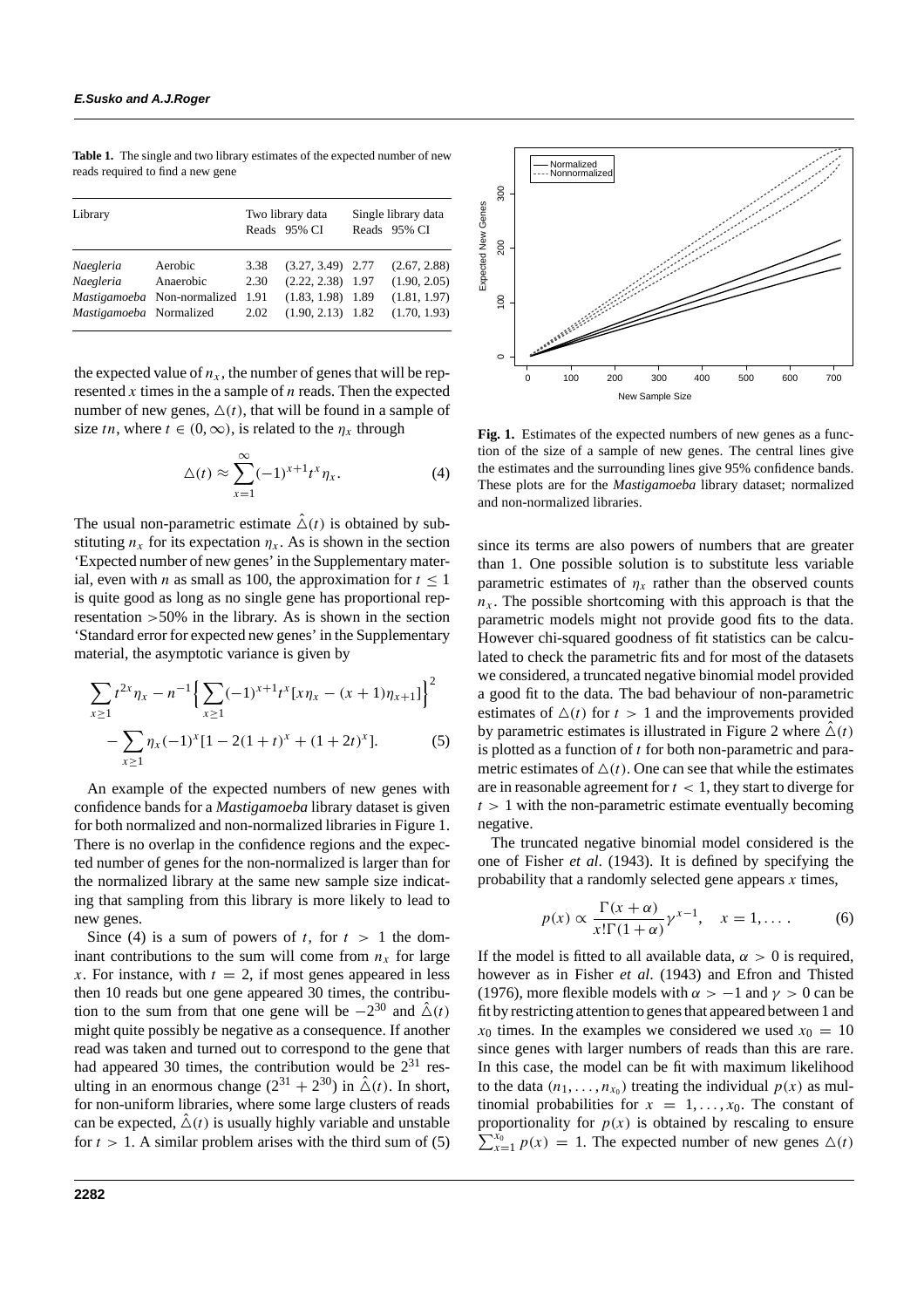

**Fig. 2.** Estimates of the expected numbers of new genes in a new sample of size *tn* as a function of the multiple *t* of the original sample size *n*. The estimated numbers are given for both parametric and nonparametric estimation for the *Mastigamoeba* library dataset. Note the difference in behaviour for *t >* 1.

can then be calculated by substituting expressions for  $\eta_x$  calculated under (6) with the estimated  $\alpha$  and  $\gamma$ . The resulting sum  $\Delta(t)$  simplifies to

$$
\Delta(t) = \eta_1 \alpha^{-1} \gamma^{-1} \{ 1 - (1 + \gamma t)^{-\alpha} \},\tag{7}
$$

so that a parametric estimate of  $\Delta(t)$  can be obtained by substituting maximum likelihood estimates for  $\alpha$  and  $\gamma$ ; which determines  $\eta_1$  as well.

The truncated negative binomial model was fitted to the example datasets with  $x_0 = 10$ . The smallest *p*-value for a chi-square goodness-of-fit test of the parameteric model was 0.615 indicating that for each dataset the paramteric model was reasonable. Indeed, some of the *p*-values were quite large because of a very good fit of the expected counts under the parametric model to what was observed. The truncated negative binomial model described above, that allows  $\alpha < 0$ , was required however, as was indicated by the small *α* estimates for each of the datasets; each was less than −0.5. The big advantage with the parametric model is that the expected numbers of new genes can be calculated for new sample sizes greater than the original sample size  $(t > 1)$ . This is illustrated in Figure 2 where reasonable parameter estimates are obtained for  $0 \le t \le 2$ . Because of the small  $\alpha$  parameter, one can see from (7) that the expected number of new genes will be almost linear as a function of *t* as is evident in Figure 2.

## **MULTIPLE LIBRARY STATISTICS**

Additional subscripts are required to discuss the multiple library case. Here  $p_{ij}$ ,  $n_j$  and  $X_{ij}$  are the  $p_i$ ,  $n$  and  $X_i$  values for the *j*-th library,  $j = 1, \ldots, m$ ; here *i* indexes the *N* genes that are present in any library and, for instance,  $p_{i1} = 0$  if a gene is not present in library 1 but is present in at least one

of the other libraries. The notation  $n_{x_1\cdots x_m}$  differs however, denoting the number of genes that appeared  $x_j$  times in library *j*,  $j = 1, \ldots, m$ ;  $\eta_{x_1 \cdots x_m}$  denotes the expected value of  $n_{x_1 \cdots x_m}$ . Since the labels of the libraries are arbitrary, it suffices to consider statistical measures for library 1.

#### **COVERAGE**

Coverage for the first library is

$$
C_1 = \sum_i p_{i1} \delta_i, \tag{8}
$$

where  $\delta_i = 1$  if gene *i* is represented among reads from any of the libraries and  $\delta_i = 0$  otherwise. The estimate of  $C_1$  is

$$
\hat{C}_1 = 1 - n_{10\cdots0}/n_1. \tag{9}
$$

As indicated in the appendix, generally,  $C_1 - \hat{C}_1$  can be expected to be approximately normally distributed with mean 0 and standard error.

$$
se(\hat{C}_1) = n_1^{-1/2} \Big[ (n_{10\cdots0}/n_1) + (2n_{20\cdots0}/n_1) - (n_{10\cdots0}/n_1)^2 \Big]^{1/2}.
$$
 (10)

Because two sample coverage is an estimate of the coverage of a given library from the reads taken from any of the libraries, it will be larger than coverage based on reads from a single library. Similarly, the expected number of reads from a given library needed to discover a new gene for any of the libraries, which is calculated as  $1/(1 - \hat{C}_1)$ , will be larger than the expected number of reads from a single library. This is indicated in Table 1 which gives the expected numbers of reads for two libraries based on both single and two library data. The estimated decrease in the expected number of reads due to using two library data is most noticeable for the *Naegleria* libraries.

#### **The expected number of new genes**

The expected number of new genes,  $\Delta(t_1, \ldots, t_m)$ , that will be found in a sample of  $n_j t_j$  reads from library  $j, j = 1, \ldots, m$ , is related to the  $\eta_{x_1\cdots x_m}$  through

$$
\Delta(t_1,\ldots,t_m) \approx -\sum_{x_1+\cdots+x_m\geq 1} \eta_{x_1\cdots x_m} \prod_{j=1}^m (-t_j)^{x_j}.
$$
 (11)

An estimate,  $\hat{\triangle}(t_1, \ldots, t_m)$ , is obtained by substituting  $n_{x_1 \cdots x_m}$  for  $n_{x_1 \cdots x_m}$ . As with the single library estimate  $\Delta(t)$ ,  $\Delta(t_1, \ldots, t_m)$  becomes highly variable when any  $t_j > 1$ .

An alternative useful function in the two library case that one can obtain from (11) is the expected number of genes from a fixed number of new reads from both libraries. Given a fixed number *n* of new reads, the expected number of new genes can be obtained as a function of the number of new reads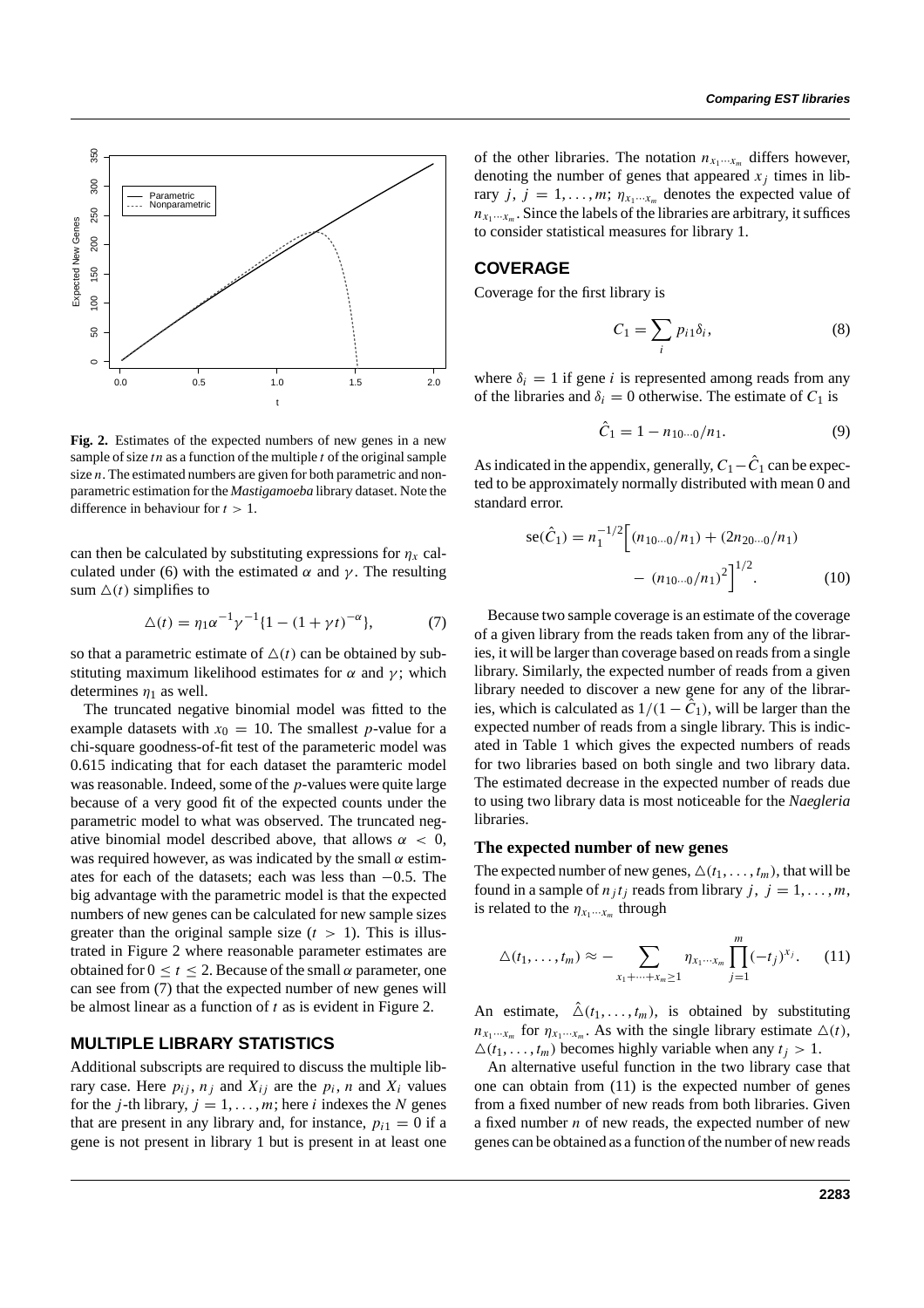

**Fig. 3.** Estimates of the expected numbers of new genes for the *Mastigamoeba* library data set for a fixed number,  $n = 600$ , new reads, as a function of the number of reads  $(n'_1)$  from the normalized library. In this case, for any given  $n'_1$ , the corresponding number from the non-normalized library would be  $n'_2 = 600 - n'_1$ .

from library 1,  $n'_1$ , by solving  $n'_1 = t_1 n_1$  and  $t_1 n_1 + t_2 n_2 = n$ to obtain the  $t_1$  and  $t_2$  that should be substituted in (11). An example plot of such a function is given in Figure 3 with  $n = 600$ . Since the function is decreasing it suggests that all new reads should be taken from the non-normalized library, however, the slow rate of decrease in the range of 0–300 reads indicates that taking as much as an even split of reads from both libraries will not appreciably affect the expected number of new genes.

## **TESTING EQUALITY OF PROPORTIONAL REPRESENTATION**

Answers to questions about the expected numbers of new genes, coverage and the probability of finding new genes are of particular interest when dealing with differing libraries, often normalized versus non-normalized, obtained under similar conditions. However, often the libraries under comparison are prepared from different tissues of the same organism or cells exposed to different environmental conditions. A primary question of interest in these cases is whether there are differences in gene expression that are reflected in the composition of the different libraries. An example is provided by the two *Naegleria* libraries which were prepared from cells cultured aerobically and anaerobically. For these two conditions one expects different gene expression profiles that indicate how this primarily aerobic organism responds biochemically to oxygen deprivation. Although the general goals here are the same as those of a micro-array based analysis, the nature of the data gathered is quite different. For instance, in contrast to micro-array data where gene expression is measured as continuous variation in intensities of spots, in EST surveys, the expression level of a given gene is described as the numbers of times,  $x_1, \ldots, x_m$  that the gene was encountered in samples of size  $n_1, \ldots, n_m$  from the *m* libraries. Genes for which the

 $x_i$ 's are highly variable can be expected to be differentially expressed. Because the  $x_i$ s are discrete there may be several genes with the same observed 'expression'. For instance, with two library data, 10 genes might share the property that reads for them came up five times in one library and eight times in the other. Below we discuss comparison of expression on a gene-by-gene basis, adjustments for the large numbers of comparisons that are being made and give an overall test of whether there are any differences in expression at all.

## **Tests of expression for a gene**

We will fix a gene for which an expression comparison is of interest and let  $X_1, \ldots, X_m$  denote the numbers of reads of the gene amongst the *m* libraries. Then, independently, each *Xi* has a binomial distribution with size parameter  $n_i$  and probability parameter  $p_i$ , the proportional representation of the gene in library *i*. Because  $n_i$  is usually large and  $p_i$  is small, the  $X_i$ have an approximate Poisson distribution with rate parameter  $n_i p_i$ . The null hypothesis of interest is  $H_0: p_1 = \cdots = p_m$ .

*Two library case* In the two library case  $(m = 2)$ , which is the main case that has been of interest here, an optimal test in the sense of being uniformly most powerful and unbiased can be calculated (Lehmann, 1991, pp. 145–156). It is a conditional test that rejects the null hypothesis when  $X_1$  is less than  $c_1$  or greater than  $c_2$ . The constants  $c_1$  and  $c_2$  must be calculated for an *α* level test so that

$$
P(X_1 < c_1 | X_1 + X_2 = t) + P(X_1 > c_2 | X_1 + X_2 = t) \le \alpha. \tag{12}
$$

In order for the test to be optimal, the constants  $c_1$  and  $c_2$  must be chosen to satisfy the Equations (18) and (19) of Lehmann (1991, p. 147). In practice,  $c_1$  and  $c_2$  are usually taken as the  $\alpha/2$  and  $(1 - \alpha/2)$ -th quantile of the conditional distribution of  $X_1$  given  $X_1 + X_2 = t$  which often coincides with, and approximately agrees with, the  $c_1$  and  $c_2$  that one would obtain solving the equations giving the optimal test. The distribution of  $X_1|X_1 + X_2 = t$  is hypergeometric but for most EST applications, *t* and *x* for any given gene are small relative to  $n_1$ ,  $n_2$ . In this case, the hypergeometric distribution is well approximated by a binomial distribution with size parameter *t* and probability parameter  $n_1/(n_1 + n_2)$ .

Methods for comparing expression across two libraries have been discussed previously in Audic and Claverie (1997). They derive a form of a 'conditional distribution' of  $p(X_1|X_2)$ for testing and reject the null if  $X_1$  is large or small relative to what would be expected under  $p(X_1|X_2)$ . Audic and Claverie's derivation of  $p(X_1|X_2)$  assumes a prior distribution for the proportional representations of genes. Although they favour a uniform prior, different priors can be used and give different critical regions. Assuming a uniform prior in this case is akin to assuming that in both libraries genes are uniformly distributed which need not be the case even in the null hypothesis of equality of representation for a given gene is true. Surprisingly, given the very different derivations, we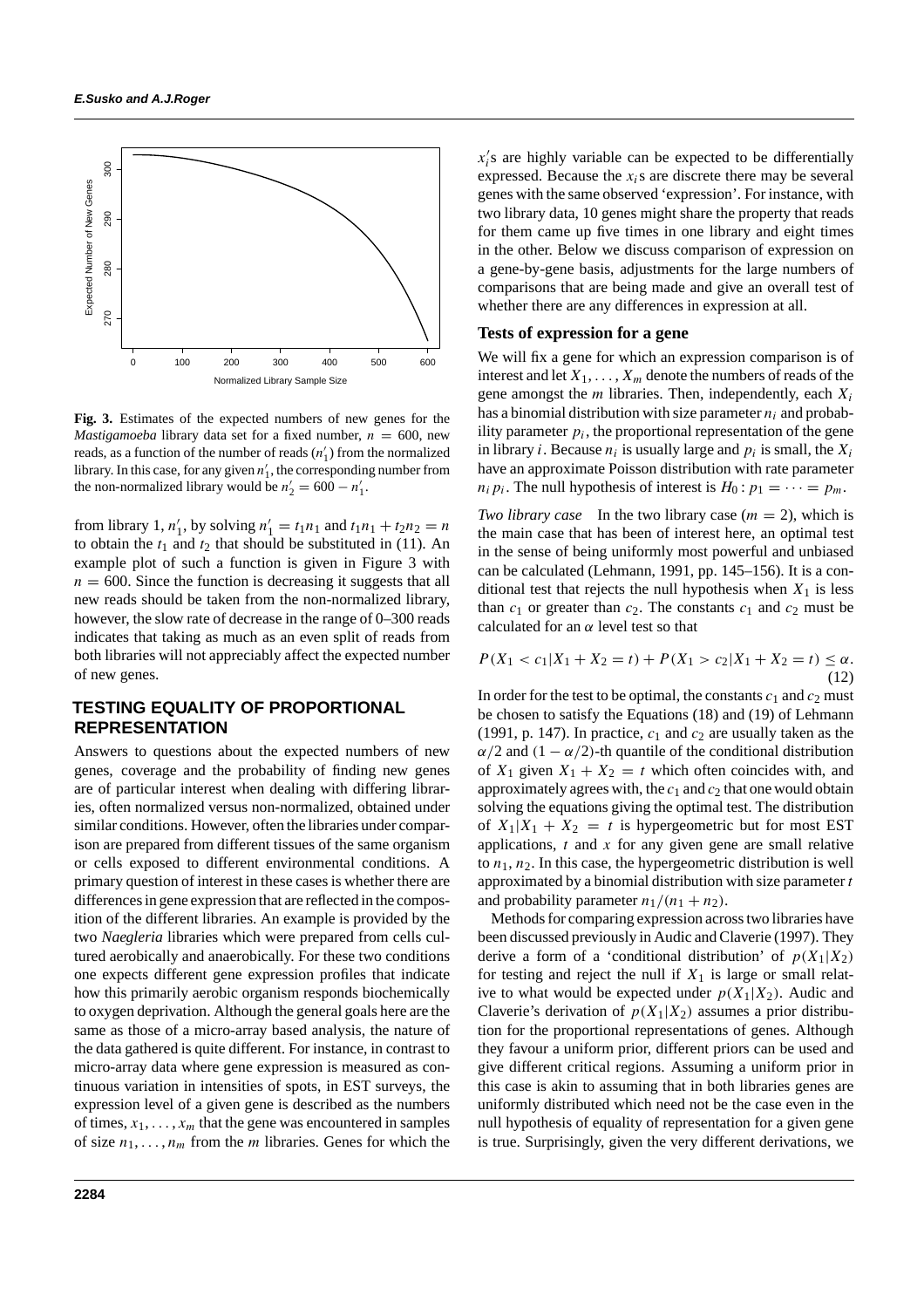found the critical regions for the two library test considered in were not very different in at least some cases. In particular, the critical regions given in Table 1 of Audic and Claverie (1997) are in reasonable agreement with the critical regions resulting from (12). Nevertheless the test presented here, as a uniformly most powerful unbiased test, is more soundly supported by theory.

*Multiple libraries* For multiple libraries, a test can be constructed using the conditional distribution of  $(X_1, \ldots, X_m)$ , given that  $\sum X_i = t$ , which under the null hypothesis is approximately multinomial with size parameter *t* and probability parameters  $n_1/n, \ldots, n_m/n$  where  $n = \sum n_i$ . Thus, if the null hypothesis is true, the expected value of  $X_i$  is  $t \times n_i/n$ . A chi-square statistic provides a natural statistic for comparing observeds and expecteds:

$$
\chi^{2}(x_{1},...,x_{m}) = \sum_{i=1}^{m} (x_{i} - tn_{i}/n_{i})^{2}/(tn_{i}/n_{i}). \qquad (13)
$$

The *p*-value for this test is obtained as the probability, under the null hypothesis, that a random chi-square statistic is larger than the observed statistic. For large *t*, the distribution of a random chi-square statistic is approximately chi-square with *m*−1 degrees of freedom. Unfortunately *t* is often not large for the comparisons considered. There is a large body of experience with  $\chi^2$  tests, which in the present context indicates that use of the chi-square distribution gives reasonable approximations even for  $tn_i/n \geq 5$ . For smaller values of *t* the number of possible  $(x_1, \ldots, x_m)$  that sum to *t* becomes small so that the *p*-value can be computed by summing multinomial probabilities, from the multinomial distribution described above, of all choices of  $x_1, \ldots, x_m$  that yield larger values of the chi-square statistic than the one that was observed.

*Adjusting for multiple comparisons* Tests of differences in expression for a single gene can be conducted using the chisquare or binomial test statistics described above. For a single gene, the probability of a false positive can be controlled to be small but when a large number of genes are tested, the overall probability that a false positive will be found becomes large unless a multiple comparisons adjustment is made. The adjustment that we use is described in Benjamini and Hochberg (1995) and controls the probability of experiment-wise false positives at less than  $\alpha$ . It is simply described:

- (1) Order the distinct *p*-values from smallest to largest:  $p_{(1)} < p_{(2)} \dots$ , and let  $N_j$  denote the number of genes that gave *p*-value  $p_{(j)}$ .
- (2) Reject the hypotheses corresponding to the *k* smallest *p*-values, where *k* is the largest *i* for which

$$
p_{(i)} < \alpha \sum_{j=1}^i N_j / N.
$$

Here *N* is total number of distinct genes. The Benjamini and Hochberg correction ensures that the probability of experiment-wise false positives is less than *α*. The actual probability of experiment-wise false positives can be much less than  $\alpha$ . In addition the probability of false positives on a geneby-gene basis will be much smaller than *α*. Thus it provides conservative decision rules about rejection that can be contrasted with the liberal decision rules implied by comparison of *p*-values to  $\alpha$ .

## **An overall test of the equality of proportional representation**

Whether one is interested in differences in expression or in comparing normalized and non-normalized libraries, one of the questions of interest is whether the frequencies of appearance,  $p_{i1}, \ldots, p_{im}$  of the genes that were sampled are the same in each library across all genes; i.e.  $H_0: p_{i1} = \cdots = p_{im}$  for all *i*. In an analysis of gene expression differences, this hypothesis would provide the appropriate initial question, namely, are there any differences in expression at all? In the case that the answer to this question is yes, the follow-up question of interest is which genes have differences in expression? The methods of the previous subsections are applicable to this question. The reason that we have chosen to describe tests of this hypothesis after describing tests for gene-by-gene comparisons is that the chi-square tests used on a gene-by-gene basis can be aggregated to produce an overall test statistic.

Under the null hypothesis that  $p_{i1} = \cdots = p_{im}$ ,

$$
t_d := \sum_{x_1 \cdots x_m} n_{x_1 \cdots x_m} \chi^2(x_1, \ldots, x_m) - (m-1), \qquad (14)
$$

has a mean of 0. A standard error for this test statistic, under the null hypothesis can be shown to be given by

$$
se(t_d)^2 = \sum_{x_1 \cdots x_m} n_{x_1 \cdots x_m} [\chi^2(x_1, \ldots, x_m) - (m-1)]^2
$$
  

$$
- \sum_{j=1}^m \left\{ \sum_{x_1 \cdots x_m} n_{x_1 \cdots x_m} [\chi^2(x_1, \ldots, x_m) - (m-1)]x_j \right\}^2 / n_j.
$$
  
(15)

Under the null hypothesis,  $t_d$  /se $(t_d)$  has a large sample  $N(0, 1)$ distribution and so a *p*-value for a test of  $H_0$ :  $p_{i1}$  =  $\cdots$  =  $p_{im}$ , all *i*  $Pr(Z > t_d / \text{se}(t_d))$  where *Z* has a  $N(0, 1)$ distribution.

While  $se(t_d)$  is a valid standard error when the null hypothesis is true and is be expected to be positive with large samples, it can turn out to be negative. To provide a conservative approach that is less likely to reject, one can ignore the second two sums in (15), resulting in the standard error estimate

$$
\operatorname{se}_2(t_d)^2 = \sum_{x_1 \cdots x_m} n_{x_1 \cdots x_m} [\chi^2(x_1, \ldots, x_m) - (m-1)]^2.
$$

The resulting test statistic,  $t_d$  /se<sub>2</sub> $(t_d)$  is guaranteed to be positive but the standard error will be inflated. We conducted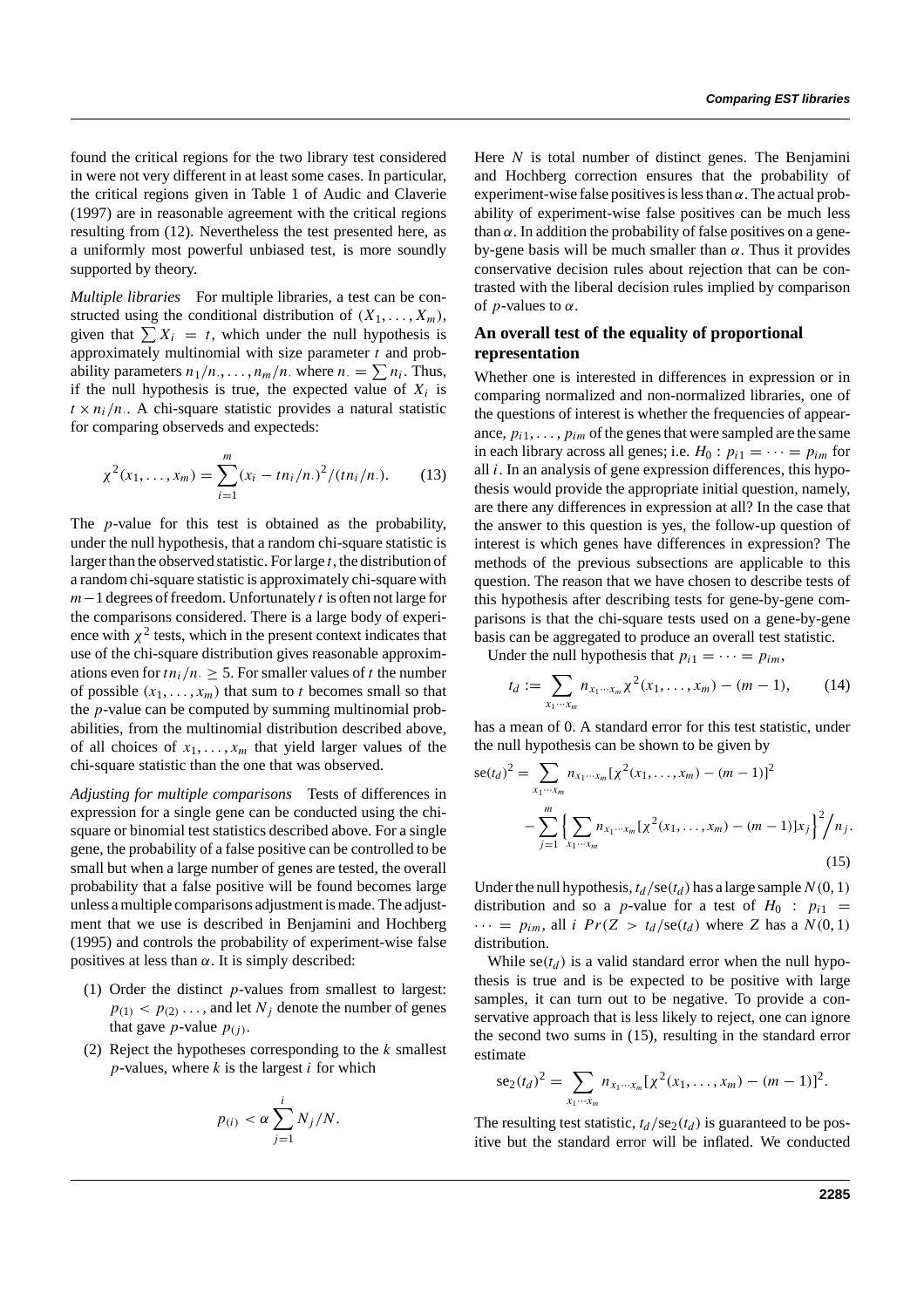| N              | $\boldsymbol{x}$ | y        | <i>p</i> -value | Reject Null    |
|----------------|------------------|----------|-----------------|----------------|
| 1              | 55               | 14       | $5.57e - 07$    | Yes            |
| 1              | $\Omega$         | 13       | $2.61e - 04$    | No             |
| 1              | 12               | $\Omega$ | $4.59e - 04$    | No             |
| 1              | 18               | 4        | $4.03e - 03$    | No             |
| 1              | 11               | 1        | $6.02e - 0.3$   | No             |
| 1              | 17               | 4        | $6.71e - 0.3$   | N <sub>0</sub> |
| 1              | $\Omega$         | 8        | $8.14e - 03$    | No             |
| 1              | 10               |          | $1.12e - 02$    | No             |
| $\overline{c}$ | 6                | $_{0}$   | $3.03e - 02$    | No             |
| 3              | 10               | 2        | $3.69e - 02$    | No             |
|                | 16               | 6        | $4.95e - 02$    | No             |
|                |                  |          |                 |                |

**Table 2.** The results of the binomial tests of equality of proportional representation for *Naegleria* library ( $n_1 = 959$ ,  $n_2 = 969$ )

Here *N* indicates the number of genes that appeared *x* times in the aerobic library and *y* times in the anaerobic library with the *p*-value being the next entry in the row. Also listed is the Benjamini and Hochberg decision rule when the false positive rate is controlled at  $\alpha = 0.05$ 

**Table 3.** The results of the binomial tests of equality of proportional representation for the *Mastigamoeba* library ( $n_1 = 363$ ,  $n_2 = 715$ )

| N  | $\boldsymbol{x}$ | y        | $p$ -value | Reject Null    |
|----|------------------|----------|------------|----------------|
|    | 6                | $\Omega$ | 0.002      | No             |
|    | 9                | 3        | 0.008      | N <sub>0</sub> |
|    | 7                | 2        | 0.017      | No             |
| 2  | 4                | $\Omega$ | 0.025      | No             |
| 8  | 3                | $\Omega$ | 0.076      | No             |
|    | 0                | 7        | 0.113      | No             |
|    | 14               | 15       | 0.147      | No             |
|    | 0                | 6        | 0.170      | No             |
| 2  | 3                | 15       | 0.193      | No             |
| 12 | 2                | 0        | 0.226      | No             |

For each gene, *x* gives the number of reads in the normalized library and *y* the number in the non-normalized library.

simulation studies to check whether this significantly affected the null and alternative distributions and found that it did not.

#### **Application to the example data**

The *p*-values for the test of  $H_0$ :  $p_{i1}$  =  $\cdots$  =  $p_{im}$ , all *i* were small for each of the libraries: *<*10−<sup>5</sup> for the *Naegleria* library and equal to 0.0004 for the *Mastigamoeba* libraries, which perhaps not surprisingly gave the most similar coverage values. Since there appear to be differences of proportional representation of genes in the libraries, the follow-up question is which genes those differences correspond to. Tables 2 and 3 give the 10 smallest distinct *p*-values and the Benjamini and Hochberg decision rule when the false positive rate is controlled at less than  $\alpha = 0.05$ . Among each of the libraries it is apparent that there are a small number of genes that have different proportional representations. For the *Mastigamoeba* libraries, none of the hypotheses about differences in proportion representation is rejected even though the overall test rejected the hypothesis of equality of proportional representation. This reflects the conservative nature of the multiple comparisons adjustment. For the *Naegleria* libraries (Table 2) one gene displays a significant difference in proportional representation between the two libraries. In this case, the gene was sampled 55 times in the aerobic and 14 in the anaerobic library. Further investigation showed that this gene codes for the translation elongation factor  $1\alpha$ , a protein that is a key component of the translation apparatus in all cells. The significant difference in expression of this gene between aerobic and anaerobic conditions makes sense since cells growing aerobically are rapidly dividing and need to produce proteins quickly and hence have a high expresion of translational proteins. On the other hand, anaerobically cultured cells grow very slowly (if at all) and are stressed and therefore produce much less protein. This case illustrates the potential usefulness of this statistical test in identifying genes that are differentially expressed in EST surveys.

#### **CONCLUSIONS**

We have presented two measures for the comparison of libraries: coverage or, equivalently, the expected number of reads for a new gene, and the expected number of genes for a given number of reads. Coverage is a simple measure of uniformity and most directly monitors the information about the library contained in a given collection of reads. The expected number of new genes is easily interpretable and allows one to ascertain the performance of the library for a larger extrapolation of new reads. Difficulties in extrapolation occur when the new number of reads exceeds the current number of reads, in which case parametric models like the negative binomial model considered here may be useful. The measures have been presented for both single and multiple library cases. The advantage with the multiple library formulas are that they take into account the additional information about overlap between libraries and therefore allow one to optimize future sequencing efforts by recommending the relative proportions one should sample from the libraries to maximize gene discovery.

Curiously, in the two cases examined here where normalized libraries had been constructed to decrease the redundancy of the original library, it appears that the normalization procedure was not successful. Indeed, a maximum rate of gene discovery would be achieved in both cases by sampling ESTs only from the non-normalized libraries. This kind of information is extremely invaluable to the researcher in order to assess the quality of cDNA libraries and to avoid wasting time and money on producing redundant ESTs from poor quality libraries.

The other class of EST library comparison problem that we have considered is gene-by-gene and overall comparisons of proportional representation of genes in the libraries. The tests